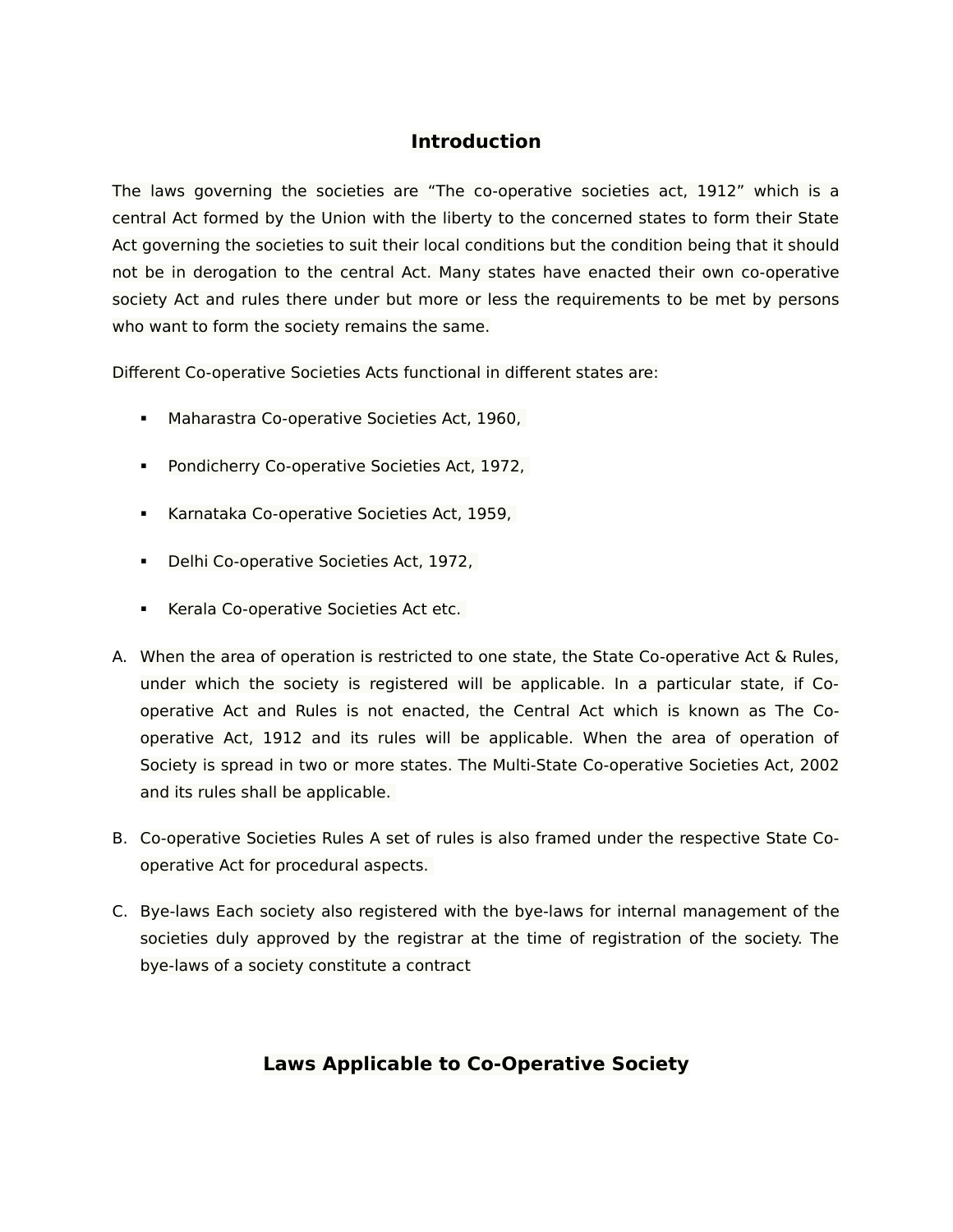The Cooperative Societies Act, 1912 expanded the sphere of cooperation between its members and provided for supervision by central organization. A cooperative society, which has its object the promotion of the economic interests of its members in accordance with the co-operative principles may be registered with limited or unlimited liability by filing application to the registering authority with requisite documents to be submitted by them.

## **A Co-operative Society has to conduct itself as per the following listed below:**

- Co-operative Societies Act under which the same is registered whether it be under state Act or Cental Act.
- Co-operative Societies rules made there under whether it be central or state rules
- Bye-laws approved by the registrar at the time of registration and amendments made from time to time and approved by the registrar, these bye-laws have to be formed by the concerned members themselves and present it to the registration authority for its approval.
- **Notification and Orders by the concerned Government**

# **The following steps have to be followed while forming a Co-operative society, they are:**

Step 1: Ten Individuals together who are desirous of forming a Society

To form a society, law mandates that 10 members minimum must show intention to be part of the society having same aim and objective to be achieved through the society for their mutual benefit and thereby be desirous to be part of it.

## Step 2: Provisional Committee to select Chief Promoter

Once a group of individuals have a desire to form a society the next step should be there must be a provisional committee of which everyone is part of and all of them should by mutual consent or by majority whichever their prefer must choose a person who will be a chief promoter of the society which is going to be formed by them.

Step 3: A Name for the Society has to be selected

Thereafter once a chief promoter is selected by set of individuals among them, they have to select a name for the co-operative society which they wish to form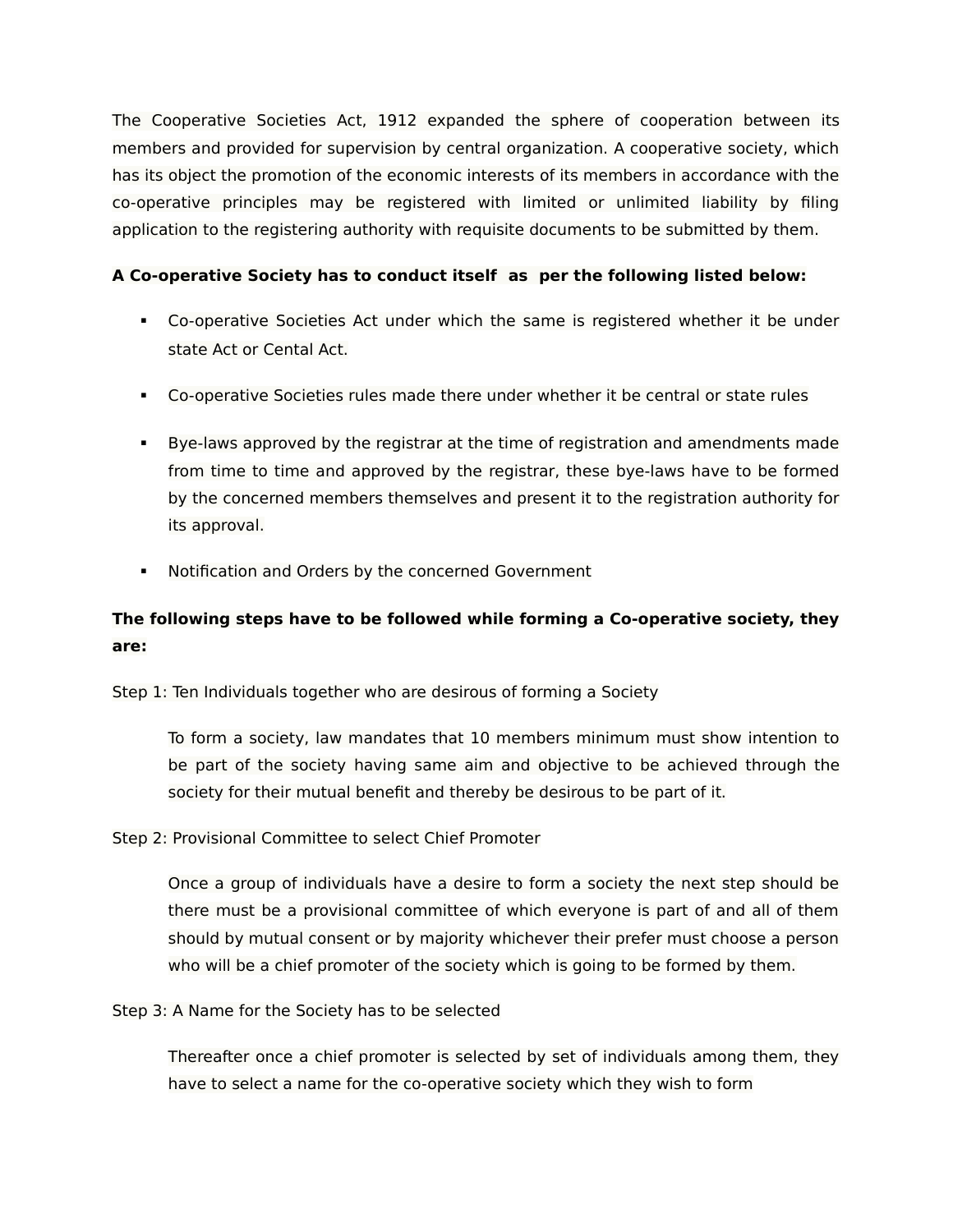#### Step 4: Application has to be made to the Registration Authority

Once the name of the society is selected by the members then they have to make a application to the registration authority stating that they have a intention to form a society and the name of the society has to be given to the authority for its approval and registering authority has to confirm that name is in conformity with laws and issue a confirmation certificate to the members. Then when the members get their name approval from the authority it is valid for 3 months from the date of approval.

#### Step 5: entrance fees and share capital

Thereafter once name approval comes from the concerned authority, the entrance fee and the share capital must be collected from the concerned prospective members to meet the statutory requirements under law and it can be prescribed by the members themselves or society act mandates certain fees to be paid by them.

## Step 6: Bank Account

Thereafter once the prescribed fee and share capital is collect from the prospective members, then as per the directions of the registering authority promoter has to open a bank account in the name of the society and deposit the said fees and share capital in that account and a certificate has to be obtained from the bank to that effect

#### Step 7: Application for registration

Once the bank formalities are completed then the promoter has to apply for the society formation to the registration authority and it has to be accompanied with set of documents, they are

Form No. A in quadruplicate signed by 90% of the promoter members

- 1. List of promoter members
- 2. Bank Certificate
- 3. Detailed explanation of working of the society.
- 4. Four copies of proposed bye-laws of the society.
- 5. Proof of payment of registration charges.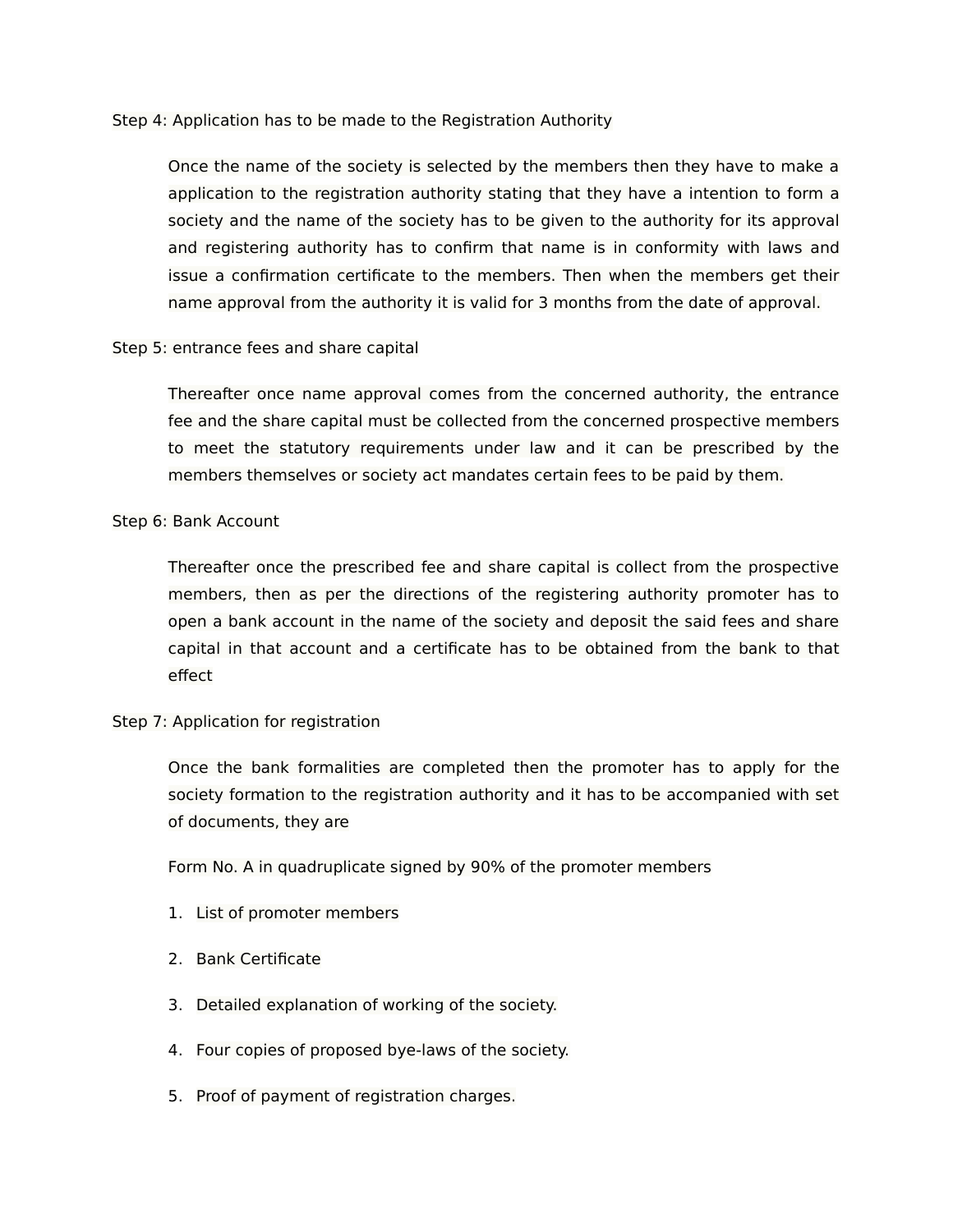6. Other documents such as affidavits, indemnity bonds, any documents specified by the Registrar also have to be submitted.

All these documents have to be submitted at the time of applying for registration of the society to the registering authority and the authority after it is satisfied with the documents submitted to it has to apply its mind to whether or not to register the said society.

## Step 8: Registrar has to acknowledge

After the submission of the said documents has mentioned in step 7, the registrar of that municipal ward has to enter the particulars in the book called the "register of Application" which is generally specified in form B and give it a serial number to the application. Thereafter the registrar has to issue a receipt to that effect and give it to prospective members to know the status of the application when it is pending.

Then the registrar after perusal of the records submitted to him/her has to make a decision whether has to issue a certificate of registration or not and if there are any discrepancies noticed then he/she has to inform the members of the same and get it rectified if any.

#### Step 9: Registration

Last step is that the registering authority after being satisfied with the documents meeting the legal requirements will notify the registration of the society in the official gazette mentioned by the state or central government and should issue the registration certificate of the society and give it to the members of the society.